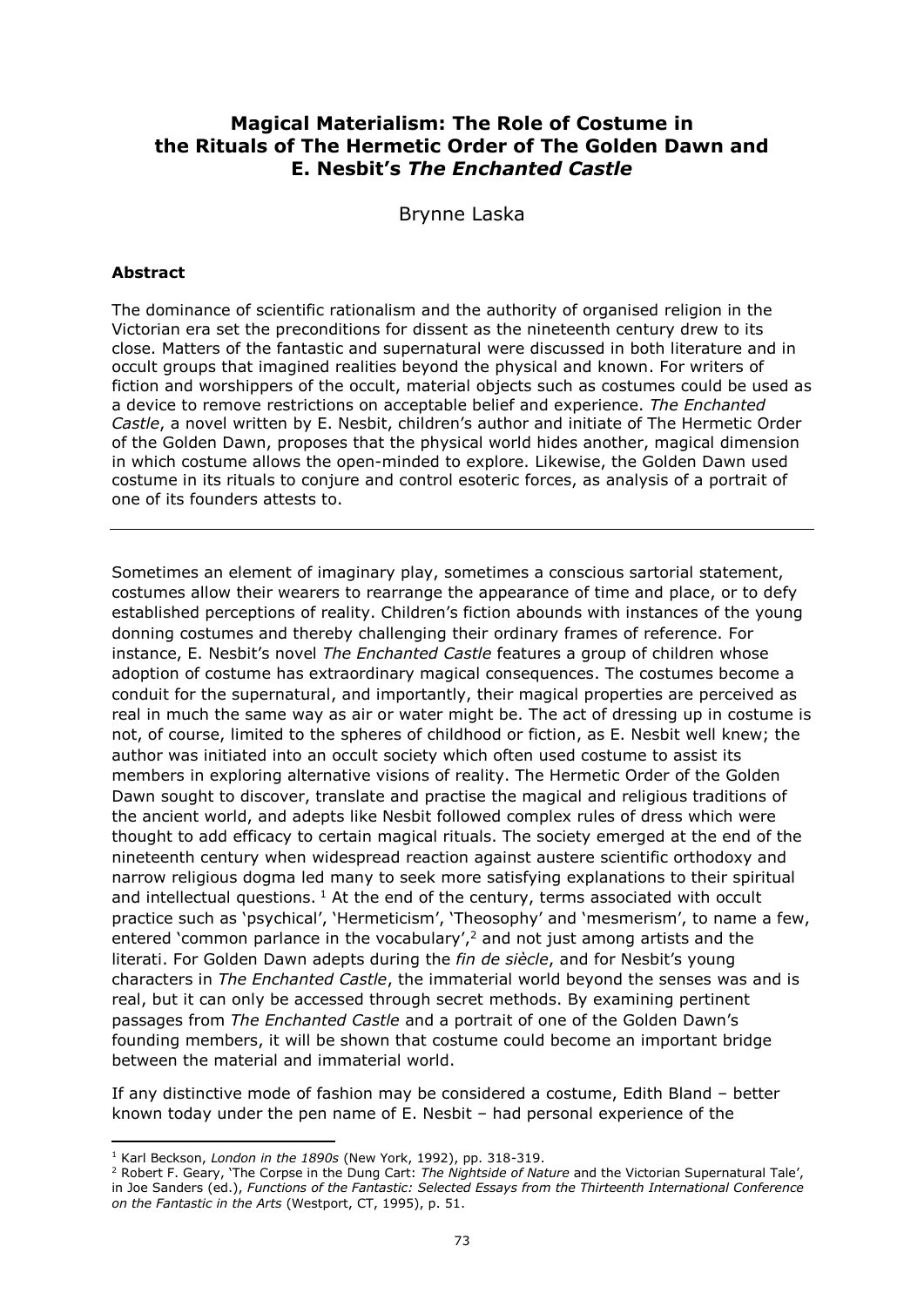transformative powers of dressing in costume. Writing to a close friend in 1884, Nesbit announced that she had made the choice to wear comfortable but unfashionable all-wool dresses, explaining that they are '*deliciously* pleasant to wear'. <sup>3</sup> Spurning the late-Victorian trend for women to bind themselves in constrictive undergarments, she embraced her prerogative to wear what pleased her, not what pleased society. Her sartorial decision begins to hint at the powers of costume to make experience beyond society's orthodoxies and expectations possible. Nesbit's main characters in *The Enchanted Castle* are middle-class siblings who are sent to be educated at a boarding school. At every opportunity, however, they abandon the school in favour of off-site adventures. The adults they encounter on these adventures possess such narrow imaginations that one sibling also begins to question his belief in the existence of magic and the supernatural. This prompts his brother to ask: "Do you think there's nothing in the world but what you've seen?"<sup>4</sup> The question could almost be read as an appeal to the audience to consider whether or not there is something more to this world than what we can see or what we are taught. Their sister Kathleen adds: "Perhaps there's given up being magic because people didn't believe in it anymore." <sup>5</sup> Kathleen's contribution lacks sophistication in its logic, but it is still powerful because it condenses and simplifies a feeling of alienation, of distance from modes of experience that are meaningful but often rejected for their inability to be understood. Shortly after this exchange, the siblings come across a maze in the grounds of a castle. At its centre is a sleeping princess who, readers are later told, is actually a relative of one of the estate workers. The little girl is merely wearing a costume, wishing to deceive the other children. The act of dressing up, however, unleashes a series of magical consequences that for the children, determines that magic can and does exist in the real world.

Gerald, Jimmy, Kathleen and the Princess explore the realms of their imaginations: the Princess entertains the others by making a game of turning bread into beef, and of conjuring treasures into empty rooms. Just as the children begin to suspect that the Princess' magic is too good to be true, the Princess commands: "…let's all dress up and you be princes and princesses too." <sup>6</sup> Costumes, she presumes, will add an air of authenticity to the magical proceedings, so Gerald dons a gold crown and a collar of SS, whilst Kathleen amuses herself by trying on extravagant ornaments. The Princess narrates the costuming process and explains each object's magical properties: the bracelet forces its wearer to tell the truth, the chain augments its wearer's strength, and the ring makes one invisible. The children are so enveloped in their imaginative play - in their alternate versions of themselves - that real supernatural powers do seem to be let loose. The ring worn by the Princess (whose real name is Mabel) no longer supports the imaginative pretence of invisibility, it really does make her invisible. Moreover, towards the middle of the novel, the omniscient narrator relates Gerald's feeling that the magic he is experiencing does not operate in a separate dimension from his own, outside of the natural world, but is merely a hidden force that the open minded can discover.

And he had that extraordinary feeling so difficult to describe, and yet so real and so unforgettable the feeling that he was in another world, that had covered up and hidden the old world as a carpet covers a floor. The carpet was there all right, underneath, but what he walked on was the carpet that covered it and that carpet was drenched in magic…<sup>7</sup>

Imagination opened up the possibility of a magical realm, but costume was the key that allowed Gerald to reveal this hidden layer of reality.

<sup>3</sup> Edith Nesbit, 'Letter addressed to Ada (6 April 1884)', in Julia Briggs (ed.) *A Woman of Passion: The Life of E. Nesbit 1858-1924* (London, 1987), p. 67.

<sup>4</sup> Edith Nesbit, *The Enchanted Castle* (London, 1994), p. 5.

<sup>5</sup> *The Enchanted Castle*, p. 5*.*

<sup>6</sup> *The Enchanted Castle*, p. 10.

<sup>7</sup> *The Enchanted Castle*, p. 43.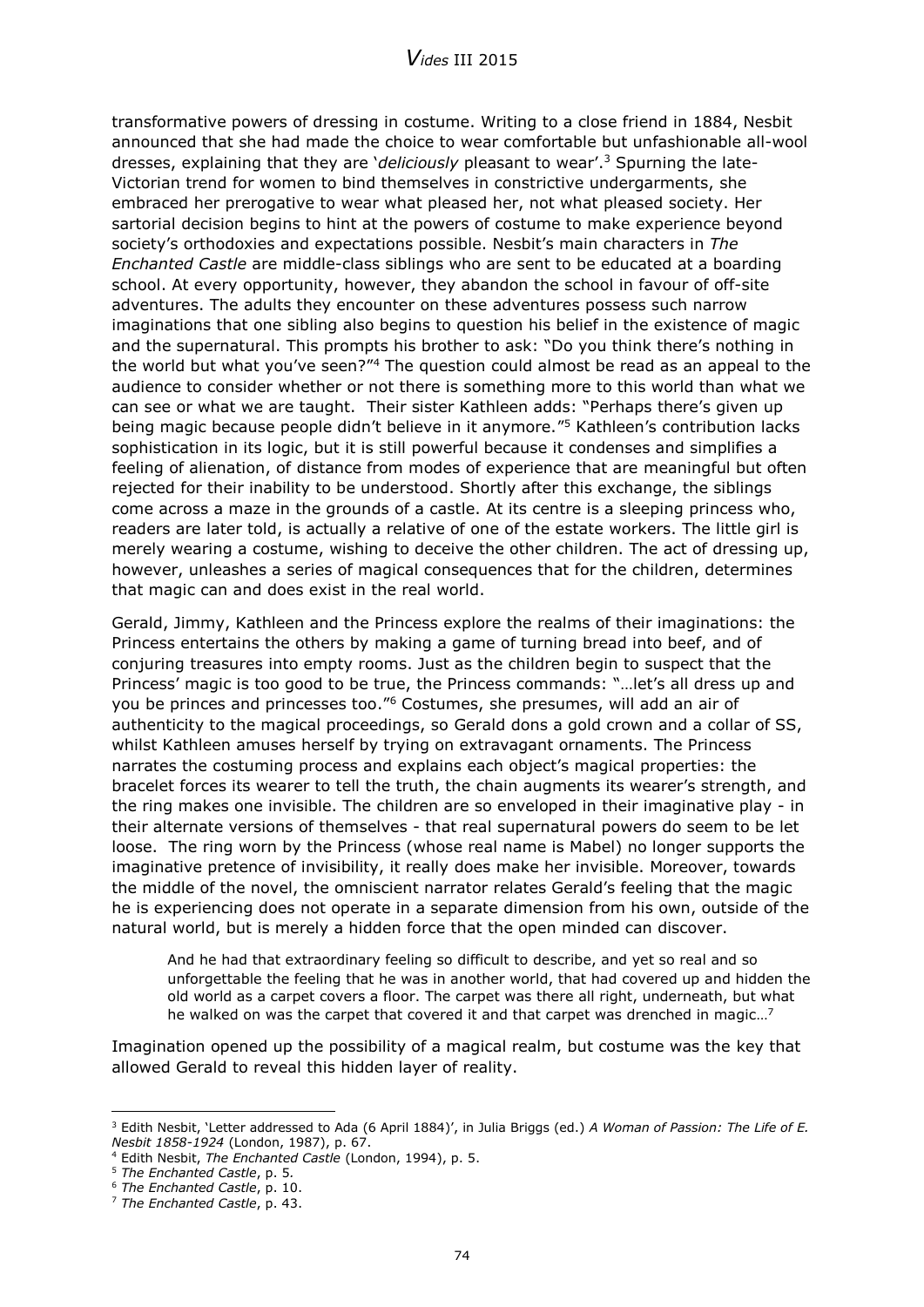Peter Keating's study of the late Victorian novel argues that authors of children's fiction were rejecting the moralism of their forebears in favour of adventure driven stories in which protagonists 'play at being cowboys and Indians, pirates, African explorers and jungle animals'.<sup>8</sup> He offers several possible reasons for this change, such as new interest in the education of children through play and recognition that childhood is a discrete and transitory stage of development. Nesbit's approach to this trend was different, contends Maggie Ann Bowers, because her characters and their environments are represented realistically despite the magical occurrences that transpire. 9 JM Barrie created a Neverland for his characters, Lewis Carroll fashioned Wonderland, and Rudyard Kipling's characters had exotic jungles and cities at their disposal. Conversely, Nesbit's young characters exist in a world similar to the one enjoyed by Nesbit's largely middle-class audience. The collision of the real with the magical in Nesbit's fiction is a deliberate statement. It echoes the ideas emerging from certain occultist groups such as the Hermetic Order of the Golden Dawn that there is more to our world than is commonly acknowledged. For many occultists at the turn of the nineteenth century, the tenor of the age was systematic, narrow, and dogmatic and the occult offered an escape from the unsatisfactory, closed off pathways of rational analysis, materialism or religious orthodoxy. Crucially, however, occult inquiry at the *fin de siècle* was concerned with discovering secret magical and spiritual forces in the everyday. In *The Enchanted Castle*, the immaterial world exists alongside the material world. They cannot be disassociated from one another as, the novel suggests, reality and magic are merely two sides to the same coin. 10

Use of costume figured highly in the practices of several *fin de siècle* occult movements such as spiritualism, Theosophy, Hermeticism, and mesmerism. It could be employed to enhance the dramatic impact of a performance, or it could be used to add resonance and magical efficacy to rituals. The famous spiritualist Helena Blavatsky, for instance, cultivated a distinctive mode of dress which added to the magnetism of her séances.<sup>11</sup> The Hermetic strand of occultism did not perform its rituals in public, which meant that costumes occupied a different role, one that sought to amplify the significance of the group's rituals rather than to captivate an audience. Before examining visual evidence of the Golden Dawn's costuming conventions, a brief summary of its founding principles will aim to support analysis. The Hermetic Order of the Golden Dawn had over three hundred members by 1896, and although the majority were drawn from the middle classes, it also attracted prominent academics and writers.<sup>12</sup> Its name suggests regeneration. Indeed, its founding principles were based on new interpretations of ancient texts, particularly those of the ancient Greek mystic and philosopher Hermes Trismegistus.<sup>13</sup> The group's ideologies did not pose a challenge to Christianity or to science, but contended that there is but one universal truth, a truth which can only be accessed by unlocking ancient secrets. As mentioned previously, E. Nesbit was a member of the Golden Dawn alongside poet W.B. Yeats and author Bram Stoker. All of these individuals would have worn costume during their initiation rites, and thereafter the costume he or she adopted was dictated by his or her rank within the group's complex hierarchy. Very little information remains about Nesbit's specific activity within the structure of the Golden Dawn, especially compared to information surrounding Yeats' involvement as he was pivotal in interpreting ancient writings and generating a network of esoteric symbols

 $\overline{a}$ 

<sup>8</sup> Peter Keating, *The Haunted Study: A Social History of the English Novel 1875-1914*, (London, 1989), p. 224. <sup>9</sup> Maggie Ann Bowers, *Magic(al) Realism* (New York, 2004), p. 101.

<sup>10</sup> Matthew Beaumont, 'Socialism and Occultism at the "Fin de Siecle": Elective Affinities', *Victorian Review*, Vol. 36, No. 1 (Spring 2010), p. 217.

<sup>11</sup> Beaumont, p. 222.

 $12$  Beckson, p. 325.

<sup>&</sup>lt;sup>13</sup> Alex Owen, 'The Sorcerer and His Apprentice: Aleister Crowley and the Magical Exploration of Edwardian Subjectivity', *Journal of British Studies*, Vol. 36, No. 1 (Jan, 1997), p. 102.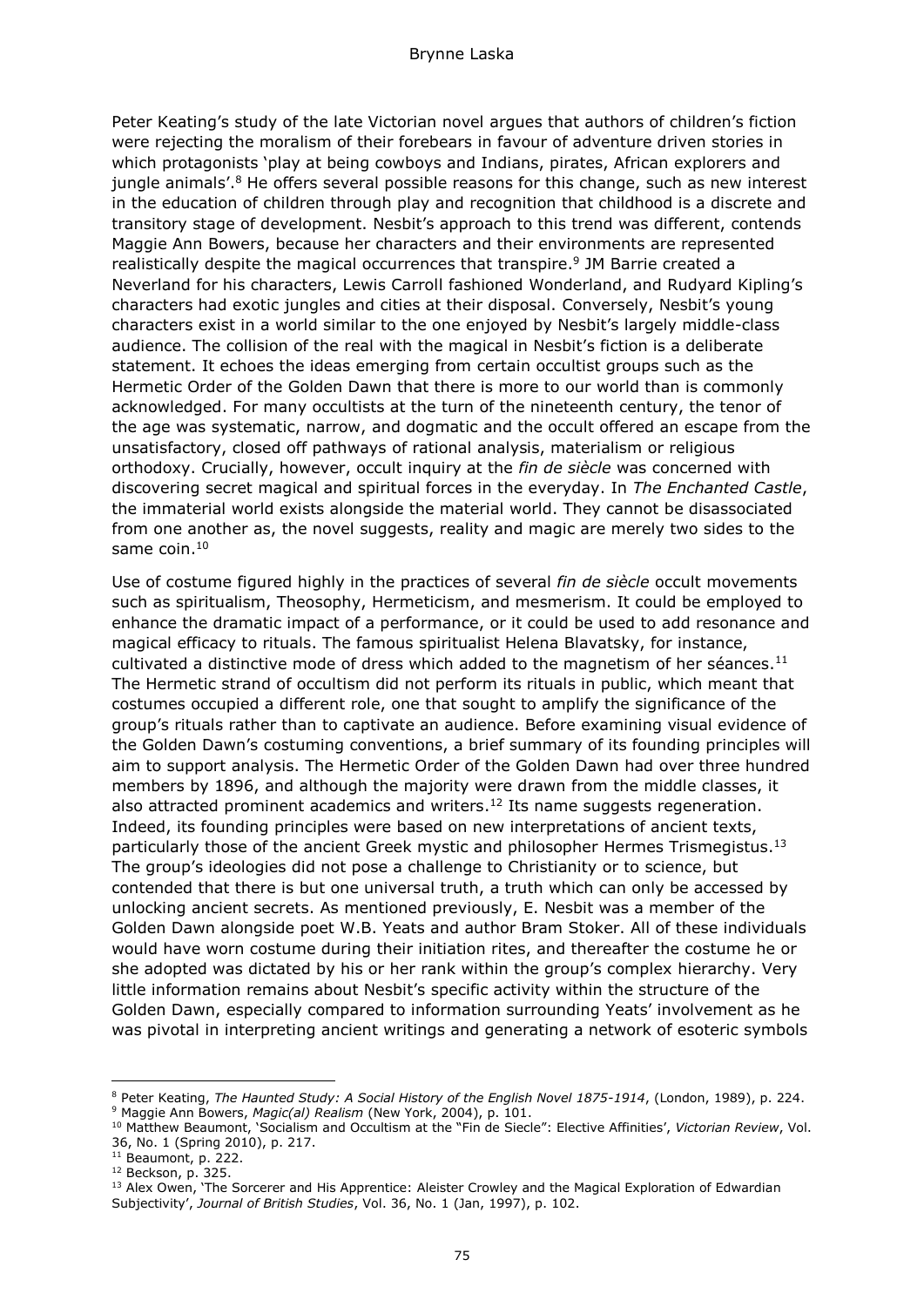to be used in rituals.<sup>14</sup> One initiate whom Yeats had long standing romantic interest in, Maud Gonne, resigned from the group after just four rites. She dismissed the costumes worn by her fellow-mystics because in her opinion, they were not able to cover the members' inherent dullness. She writes in her memoir: 'They looked so incongruous in their cloaks and badges at initiation ceremonies'.<sup>15</sup> For Gonne, the wearing of costume did not augment the efficacy of the Golden Dawn's rites, but struck her as a hollow, even self-indulgent practice.

Not all would have agreed with Gonne's assessment that the Golden Dawn's costumes were a fanciful escape from dreary middle class experience. Most initiates would have been educated in how the costumes' specific use of symbol, colour, texture and shape was intended to evoke a more transcendental past, one which accessed experience beyond contemporaneous concepts of reality. Samuel Liddell MacGregor Mathers, one of the Golden Dawn's founders, dictated rules surrounding ceremonial costume. His translation of the rare and ancient text *The Key of Solomon the King*<sup>16</sup> may not hold up to modern standards of translation, but it offers a glimpse of the material he used to inspire Golden Dawn costume. In Chapter VI of this famous *grimoire*, suggestions are made as to which garments and shoes should be worn by practitioners of magic, ranging from what type of cloth or material the costume should be constructed in, to colours of fabric and decorative elements. The following extract provides a sense of the specificity of the instructions:

The exterior habiliments which the Master of the Art should wear ought to be of linen, as well as those which he weareth beneath them; and if he hath the means they should be of Silk. If they be of linen the thread of which they are made should have been spun by a young maiden.<sup>17</sup>

Visual evidence of Golden Dawn members wearing ceremonial costume is challenging to find, perhaps because the exclusivity of the organisation precluded photographic possibilities, or because such artefacts were destroyed by, or kept within, families. There is, however, a striking portrait of Mathers in full costume. It was painted by his wife in 1896 and can be found on display in the National Library of Ireland. It is helpful in demonstrating how costume could, through codes and symbols, attempt to bridge the immaterial with the material world.

The viewer is initially struck by the ancient Egyptian leitmotif; it could be speculated that the headpiece as well as the cross speak to the mythos surrounding the death and resurrection of Osiris (an Egyptian myth then arrogated by Christianity). As mentioned previously, the Golden Dawn did not dispute Christian principles, but wanted to extend notions of spirituality beyond the Church of England's teachings. This costume was potentially subversive in its mingling of Christian and pagan codes. Looking more closely at Mathers' headpiece, the viewer observes a five-pointed star which is instantly recognisable as a general symbol of occult belief. Today, the pentacle is popularly associated with witchcraft, but it appears and reappears throughout history in different contexts. To seek the meaning of this costume's employment of the pentacle, it is useful to turn to Mathers' translation of *The Key of Solomon the King*. This text clearly suggests that pentacles should be used during prayer and conjuration rites: 'Let the Master uncover the consecrated Pentacles which he should have made to constrain and

<sup>14</sup> Beckson, p. 322.

<sup>15</sup> Beckson, p. 326.

<sup>16</sup> *The Key of Solomon the King*, ed. Mathers, Samuel Liddell MacGregor (1888), p. 93, http://onlinebooks.library.upenn.edu/webbin/book/lookupname?key=Mathers%2C%20S.%20L.%20MacGregor %20%28Samuel%20Liddell%20MacGregor%29%2C%201854-1918 [accessed on 30/12/2014]

<sup>17</sup> *The Key of Solomon the King*, p. 93.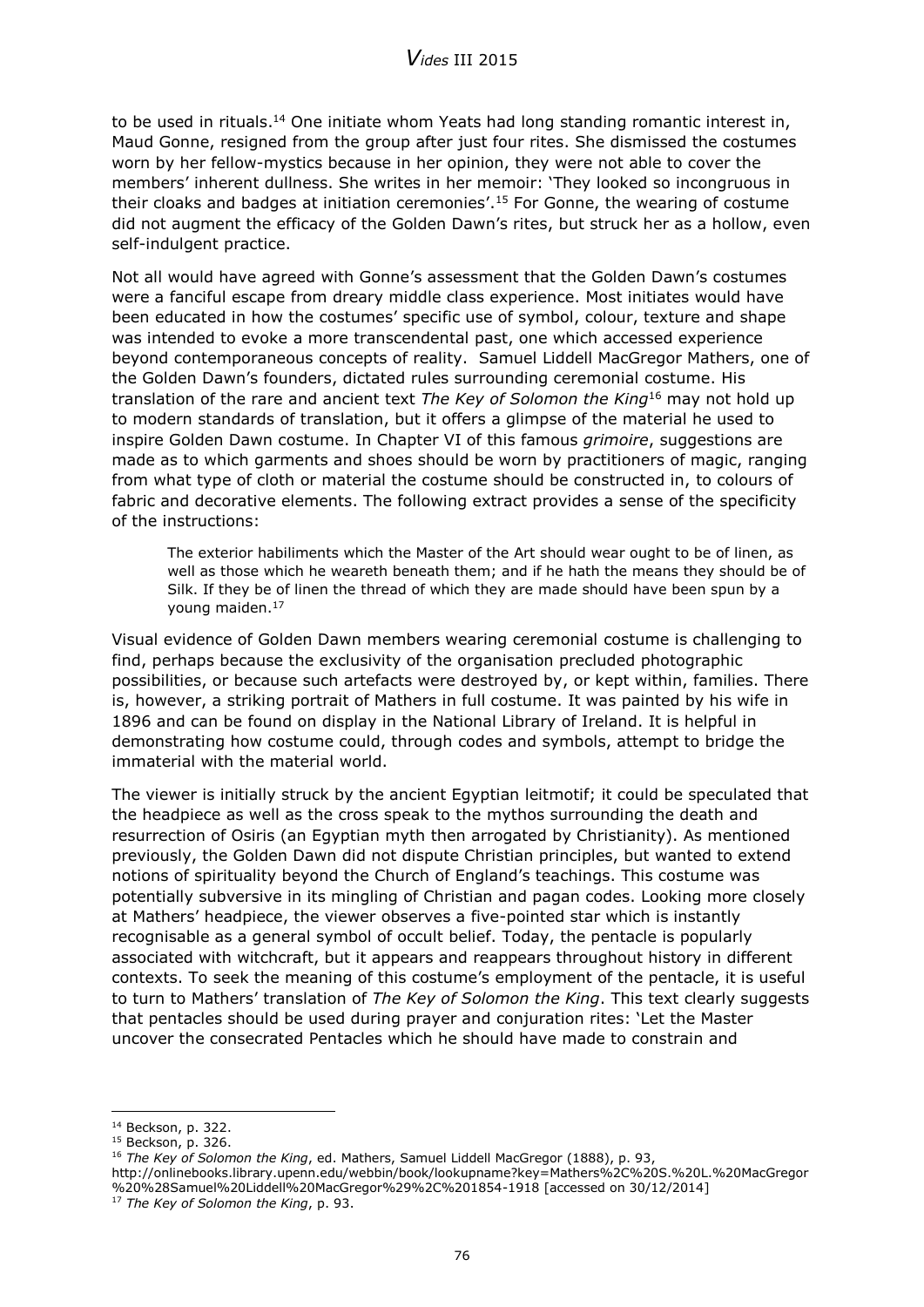command the spirits.'<sup>18</sup> Here, Mathers' costume and its pentacle become, if the translation is to be read literally, a link from the material world to the spiritual half of our dimension. The wearer becomes so powerful that he is literally able to bend this spiritual world to his desire, bringing it firmly within his reality.



**Figure 1. Moina Mathers, Samuel Liddell MacGregor Mathers in magical regalia (c. 1895)**, copy of a portrait.<sup>19</sup>

One fantastical scene in *The Enchanted Castle* sees the young protagonists put on a dramatic performance. They dress up chairs using old clothes and household objects to approximate the appearance of a large theatrical audience. The innocent impulse to transform everyday objects into human facsimiles goes awry, however, as the garments become invested with magic; one of the children happens to be wearing an enchanted ring which grants wishes, and the ring interprets their wish for more audience members in a way that grotesquely interlocks the natural and the supernatural world. The costumed chairs come to life, and because they speak and act like real humans whilst retaining their resemblance to their original component parts, they strike horror in all those who observe them.<sup>20</sup> When the magic dissipates, the creatures' departure is met

<sup>18</sup> *The Key of Solomon the King*, p. 29.

http://onlinebooks.library.upenn.edu/webbin/book/lookupname?key=Mathers%2C%20S.%20L.%20MacGregor %20%28Samuel%20Liddell%20MacGregor%29%2C%201854-1918 [accessed on 30/12/2014]

<sup>&</sup>lt;sup>19</sup> Moina Mathers, Samuel Liddell MacGregor Mathers in magical regalia (c. 1895), copy of a portrait.

http:/www.nli.ie/yeats/main.html [accessed on 20/12/2014]

<sup>20</sup> Nesbit, *The Enchanted Castle*, pp. 293-300.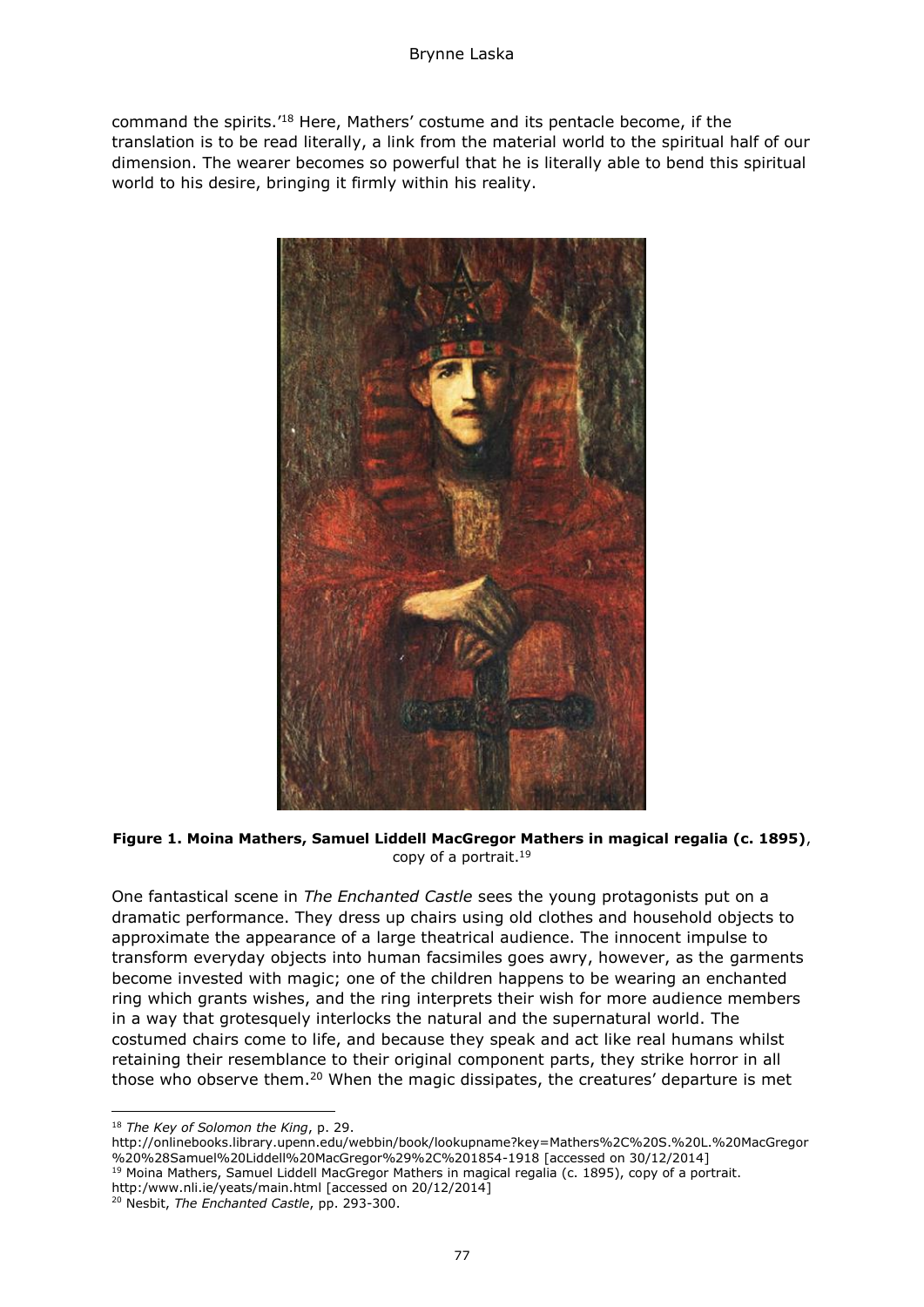with relief. Ever careful to inculcate ethical themes in her novels<sup>21</sup>, Nesbit may have constructed this passage to carry an implicit warning about how one must tread carefully when stepping outside familiar realms of experience, for the Ugly-Wuglies (as they are called) are not depicted as a comical lark, but are perceived by the characters as a monstrous burden. In *The Enchanted Castle*, therefore, alternative realities and their attendant forces can be accessed by all, even though it suggests that such matters should not be meddled with carelessly. It leads one to consider whether the Golden Dawn's founders held any such reservations about individuals accessing the esoteric mysteries of the world. The fact that all of the Golden Dawn's beliefs and practices were so closely guarded (even within the cult itself) can lead one to assume that its leaders considered it their duty to be judicious in revealing its mysteries. For those adepts initiated into the 'Inner' Order the art of practical magic was finally revealed, but whether or not these select few found success or failure in bending supernatural forces to their will is not known. Herein lies the difference between Nesbit and the Golden Dawn's evaluation of magic and costume. Nesbit's novel shows that open-mindedness is all one needs to channel the immaterial from material objects, whereas the Golden Dawn barred those from outside its membership from accessing knowledge on how costume could open up new areas of experience.

There is a curtain, thin as gossamer, clear as glass, strong as iron, that hangs fore ever between the world of magic and the world that seems to us to be real. And when once people have found one of the little weak spots in that curtain which are marked by magic rings, and amulets, and the like, almost anything may happen.<sup>22</sup>

The narrator of *The Enchanted Castle* here argues that the partitions put up between the physical and spiritual worlds are artificial and can be removed. A number of *fin de siècle* occult groups like the Hermetic Order of the Golden Dawn joined this chorus. Occultism at the end of the Victorian era, an age dominated by the intellectual currents of scientific rationalism and strict Anglican orthodoxy, was a popular mode of dissent. Certain individuals wished to bring the material world into greater intimacy with its hidden, immaterial forces. Costumes, by their fundamental ability to reconstitute reality and shift perception, became a way to defy intractable and narrow systems defining experience.

<sup>21</sup> Geary, p. 226.

<sup>22</sup> Nesbit, *The Enchanted Castle*, p. 301.